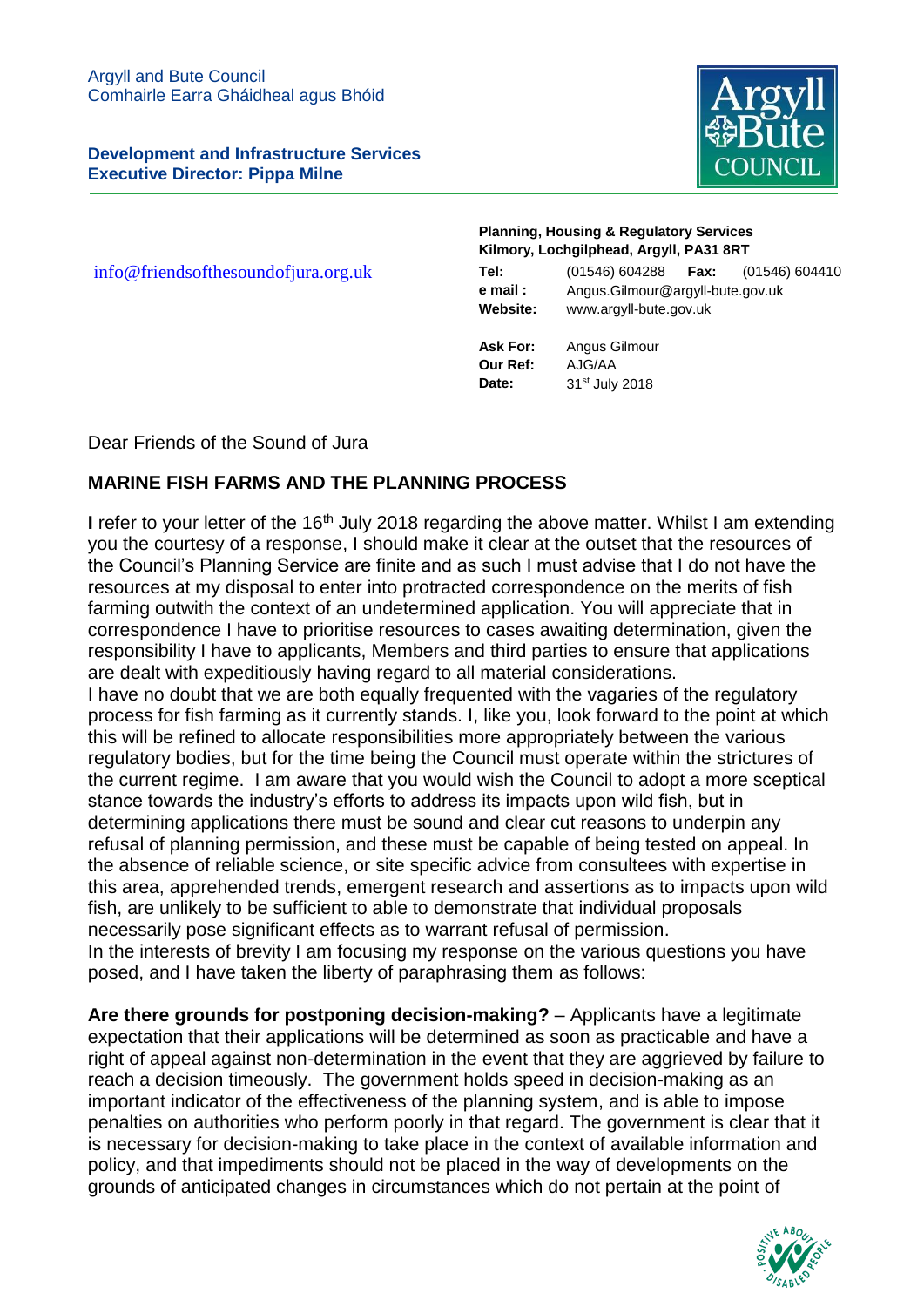decision-making. It is a moot point as to whether a decision in the BDNC case ought to have been postponed, as that decision has been made and is a matter of record.

**Are councillors sufficiently acquainted with wild fish issues?** – Councillors with planning decision-making responsibilities are trained in various facets of the planning process and on a range of issues, including aquaculture. Aquaculture training has focused on material considerations relevant to marine fin fish farming, including escapes, sea lice and other aspects relevant to wild fish interests. Members have visited operational fin fish farms and have received explanations from operators as to the steps they take to assure containment and the management of lice burdens. Further training in this regard for those Members having joined the committee latterly is programmed. In addition, the Argyll District Salmon Fishery Board has supplied me with briefing information on wild fish issues, which I in turn circulated to relevant Members. From feedback from those Members I am aware that this was well received. I am in no doubt that councillors are properly acquainted with this issue, the steps the industry are taking to address it, the concerns of wild fish interests, and the difficulties of balancing considerations in the absence of definitive site specific advice from consultees and the lack of reliable science. That is not to say that they are best placed to adjudicate the matter, but that stems more from the shortcomings of the established regulatory regime and the division of responsibilities between the regulators, than it does from lack of adequate understanding of the issue on the part of councillors.

**How many fish farm applications have been refused on the grounds of unacceptable wild fish interactions?** To date no application have been refused on this basis, primarily because the concerns raised have been circumstantial rather than demonstrable, and there has been insufficient evidence to present a defensible case in the event of a refusal being contested on appeal, where that evidence would require to be tested. To prompt a refusal on these grounds it would be necessary to have access to reliable science sufficient to demonstrate that the development proposed would give rise to a reasonably predictable effect upon a wild fish population, preferably with support to that effect from consultees with expertise in that issue. The difficulty of demonstrating causation stemming from a particular development proposal is one of the reasons why the Council maintains that this issue is not one which should be considered on in response to individual planning applications arising on an *ad hoc* basis, but that it should be routinely addressed by means of a risk based water body approach, having regard to cumulative issues presented by the presence of multiple farms. I am anxious to see the current consenting review lead to an adjustment of responsibilities to enable a more considered and comprehensive response, presenting the opportunity to identify those areas with further capacity for fish farming and those where wild fish concerns would constrain that capacity.

**Is the Council not obliged to eliminate risk to wild salmonids?** You suggest that Scottish Planning Policy requires planning authorities to eliminate risk, rather than to seek to reduce or eliminate it. I would suggest that your reading of policy is a misinterpretation of the position. SPP requires that in the event of apprehended significant environmental damage, consideration should be given to elimination of that risk. That is clearly the preferential course of action and should be explored in the first instance. However, it does not go on to say that in cases where risk cannot be eradicated that permission should be withheld. It is therefore legitimate in those circumstances to consider whether measures to reduce risk can render acceptable an otherwise unacceptable proposal. In my view, it is fanciful to suggest that the Council could possibly be in a position to eliminate risk to wild salmonids, other than by refusing every application for a marine farm.

**What is the Council's understanding of the prohibition of fish farming on the north and east coasts relative to risk to wild salmonids on the west coast?** The farming of

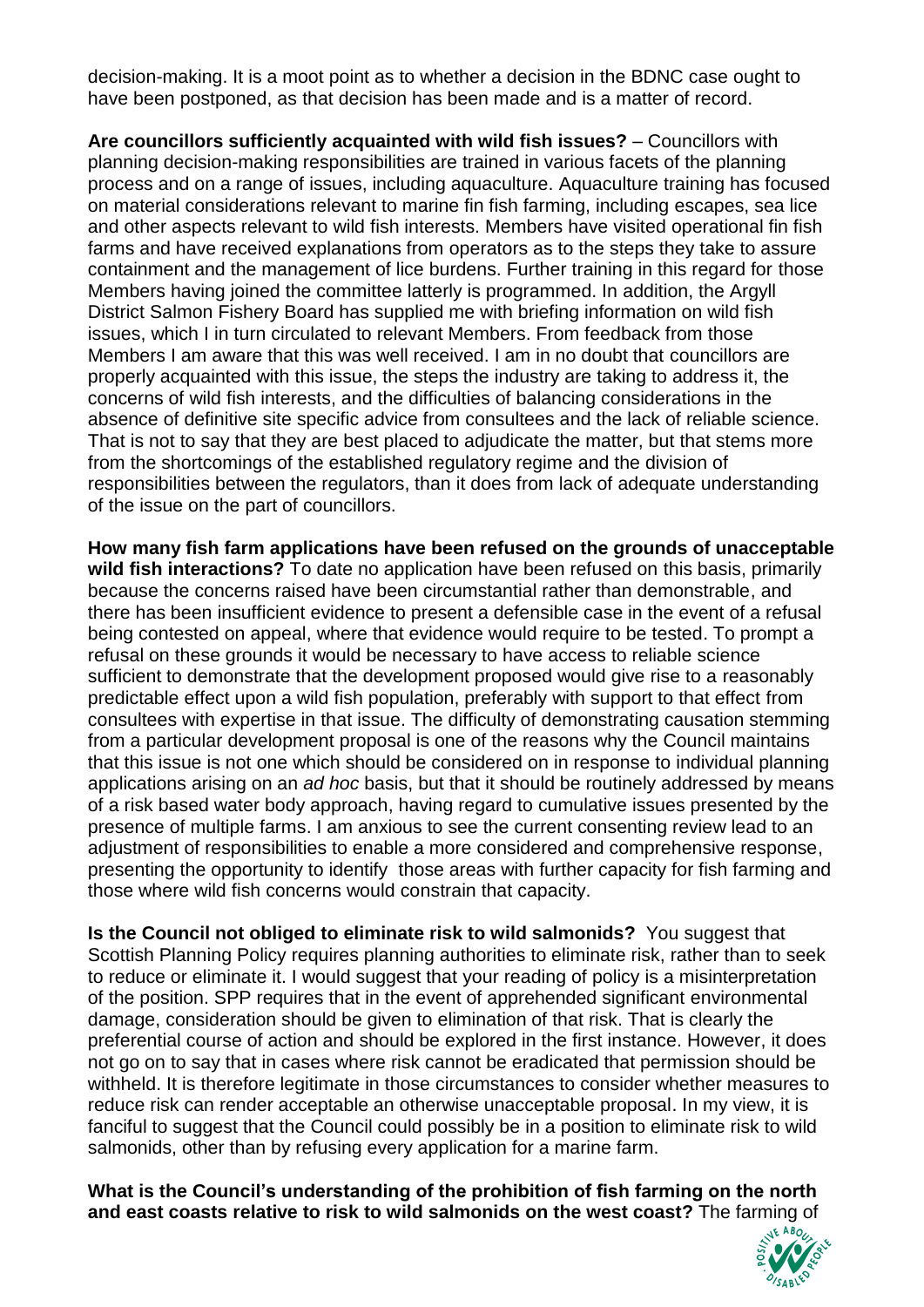salmon in net pens in the sea will always pose some risk to wild fish, either by virtue of the possibility of loss of containment, or as a result of the presence of lice, which even when controlled to industry standards will nonetheless still be present in large numbers. The Scottish Government has adopted a strategic response to risk by establishing a presumption against fish farming on the north and east coasts, ostensibly in response to the need to protect the country's most important salmon fisheries. The corollary of that is there must have been some expectation at that time that the concentration of salmon farming on the west coast would, to some degree, be prejudicial to wild fish interests in this area; given that however well managed escapes and lice are, they will never be an entirely avoidable facet of farming fish in net pens and there will always be an element of residual risk. I have not concluded, as you have suggested, that the absence of any presumption against farms on the west coast suggests that there will not be a similar risk presented to wild fish in this area. What the policy does suggest is that the government regards wild fish populations on the west coast to be of less value than those elsewhere, where a precautionary stance has been established at national level to avoid the prospect of any interaction between farmed fish and nationally important fisheries.

**What criteria are applied in the screening of marine fish farms for EIA purposes?** In determining whether an EIA is required to support a marine fish farm application, the Council undergoes a screening exercise as prescribed by the regulations. In so doing, Argyll and Bute Council goes beyond what is required by the legislation for EIA screening requests, by consulting the same consultation bodies we would be obliged to contact by regulation in the event of an EIA scoping request. That provides us with assurance that in the event of a planning application, consultees are not disadvantaged due to a prior decision which would otherwise have been taken unilaterally by the Council as planning authority. There is no particular biomass trigger level prompting the need for EIA, either as a result of the effect of legislation or Council policy. We would in practice consider any percentage increase in terms of the sensitivity of the receiving environment, the cumulative effect posed by multiple farms, and the availability of mitigation, along with views expressed by consultees. Generally EIA's are required for proposals to establish new farms, but also for some modifications of existing farms. Substantial biomass increases at existing farms being re-equipped may well prompt EIA - as is the case for example with the proposed re-equipment of East Tarbet Bay, Gigha where biomass is proposed to increase from 600 to 2,500 tonnes.

**When is it legitimate to consider de-equipped sites for cumulative purposes?** You question the legitimacy of the prospect of the relinquishment of the Ardmaddy South site being accepted as mitigation for increases in biomass elsewhere, given that in your view, that site has proven operationally unviable. That is not the position. Whilst the operators accept that this energetic location has not proven suitable for stocking for a full production cycle due to their experience with small fish, the site is still considered operationally viable due to its ability to be used for the on-growing of larger fish produced elsewhere. It is of course the second year of production where larger fish pose the more significant risk of sea lice presence. Accordingly, the prospect of the relinquishment of this site was legitimately factored in to the consideration of the merits of the biomass increases proposed at PNG and BDNC. For that reason, regard was had to the cumulative impact of the developments upon wild fish interests across the water body, and it was legitimate to take the relinquishment of the Ardmaddy South site into account as a material consideration, despite the farm not being equipped for use for the time being.

**Is sufficient regard paid to cumulative impact in the assessment of individual** 

**proposals?** Cumulative impacts will always be a material consideration in assessing all the planning aspects of a fish farm development proposal, including wild fish impacts. The fact that mitigation afforded by the relinquishment of Ardmaddy South was taken into

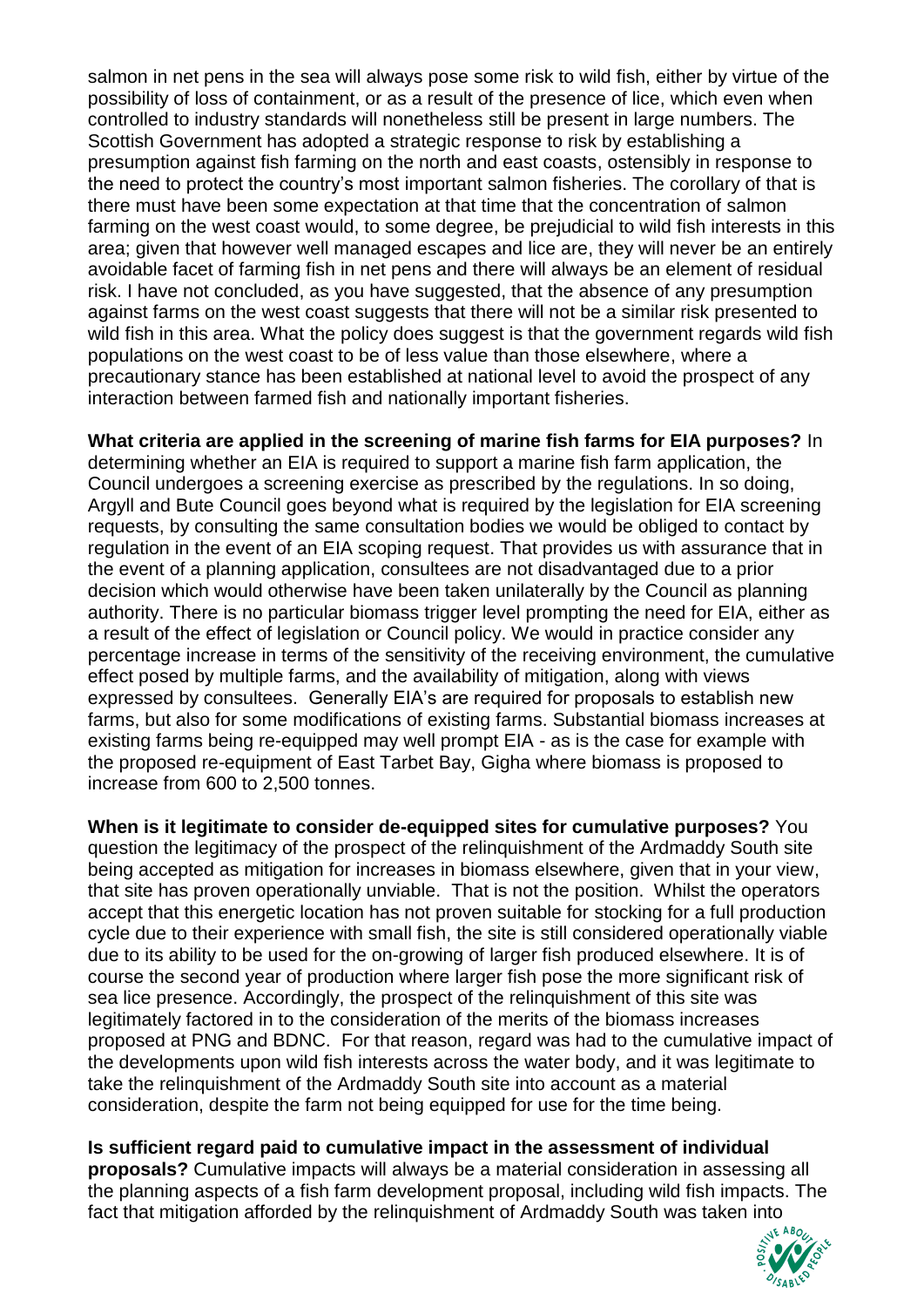account in the assessment of the BDNC and PNG applications demonstrates that consideration was not restricted to the circumstances of those sites in isolation. Whilst individual planning applications, with or without EIA, would prompt consideration of cumulative issues, they would not prompt an SEA of the impact of salmon farming on wild salmonids, as you have suggested. Indeed if SEA was required, I would suggest that this should have been carried out prior to the government establishing its locational policy on fish farms, or prior to it lending support for the industry's ambition to double capacity by 2030. I do not think this is a fertile area for you to pursue on the basis of the Council's responsibilities in terms of planning application processing, and that you would be better to direct this to Scottish Government, who through Scottish Planning Policy and the National Marine Plan are better placed to address issues of a strategic policy nature.

**Has Marine Scotland supplied the council with locational policies?** National policy stems from the Scottish Government via Scottish Planning Policy and the National Marine Plan. Marine Scotland additionally produces Locational Guidelines, of lesser weight than policy, which indicate on a water body basis those locations with better or lesser prospects for additional fish farm development, having regard to carrying capacity and development which has already taken place. Additionally, it is open to Marine Scotland to provide whatever response it sees fit in the light of consultations prompted by planning submissions, including advice as to whether a water body has capacity in their view to absorb additional development or not. It has not felt able thus far to distinguish in spatial terms between more or less sensitive areas in terms of wild salmonids, although I understand that research is being undertaken on that front. You would need to pursue with them why they have not felt able to do so thus far.

**Is development policy out of date given changes in the evidence base about impacts of fish farming on wild fish?** The development plan remains the primary consideration in planning decision-making, although the extent to which it has become outdated can alter the weight which is given to it as part of that process, and its influence can be outweighed by the weight given by decision-makers to other material planning considerations. The manner in which fish farm proposals will be assessed is set out in Supplementary Guidance, which avoids a spatial mapping approach, given the difficulty of reliably defining some of the relevant constraints, including wild fish sensitivity. The policy pursues a criteria based approach having regard to the full range of considerations relevant to marine aquaculture, and this provides some flexibility and opportunity to adapt to changing circumstances and scientific advances. I do not consider that the development plan poses any impediment to the proper assessment of fish farm applications and the range of considerations which present themselves in each case.

**To what extent is the Council aware of emergent research?** The Council is aware of some of the research to which you have referred and will have regard to relevant matters cited by the industry, consultees and third parties in determining applications. It cannot, however, be expected to acquaint itself with all research, as that is for others, primarily Marine Scotland, with particular expertise in the area concerned, to formulate its advice in a manner which has regard to the best available science.

**Is the Council in a unique position to stem the adverse effects of fish farming on wild salmonids?** I do not consider that the Council is in a unique position, as the issues apply equally to all locations where fish farming is being carried out in waters frequented by wild salmonids and affects more than one local authority area. The uniqueness of the position is rather that planning authorities are the sole body responsible for wild fish, given that other regulators confine their remits to particular interests which exclude wild fish, and therefore the responsibility rests in default to the planning system. In my view, the response to this issue should be a national one driven by available science and promoted